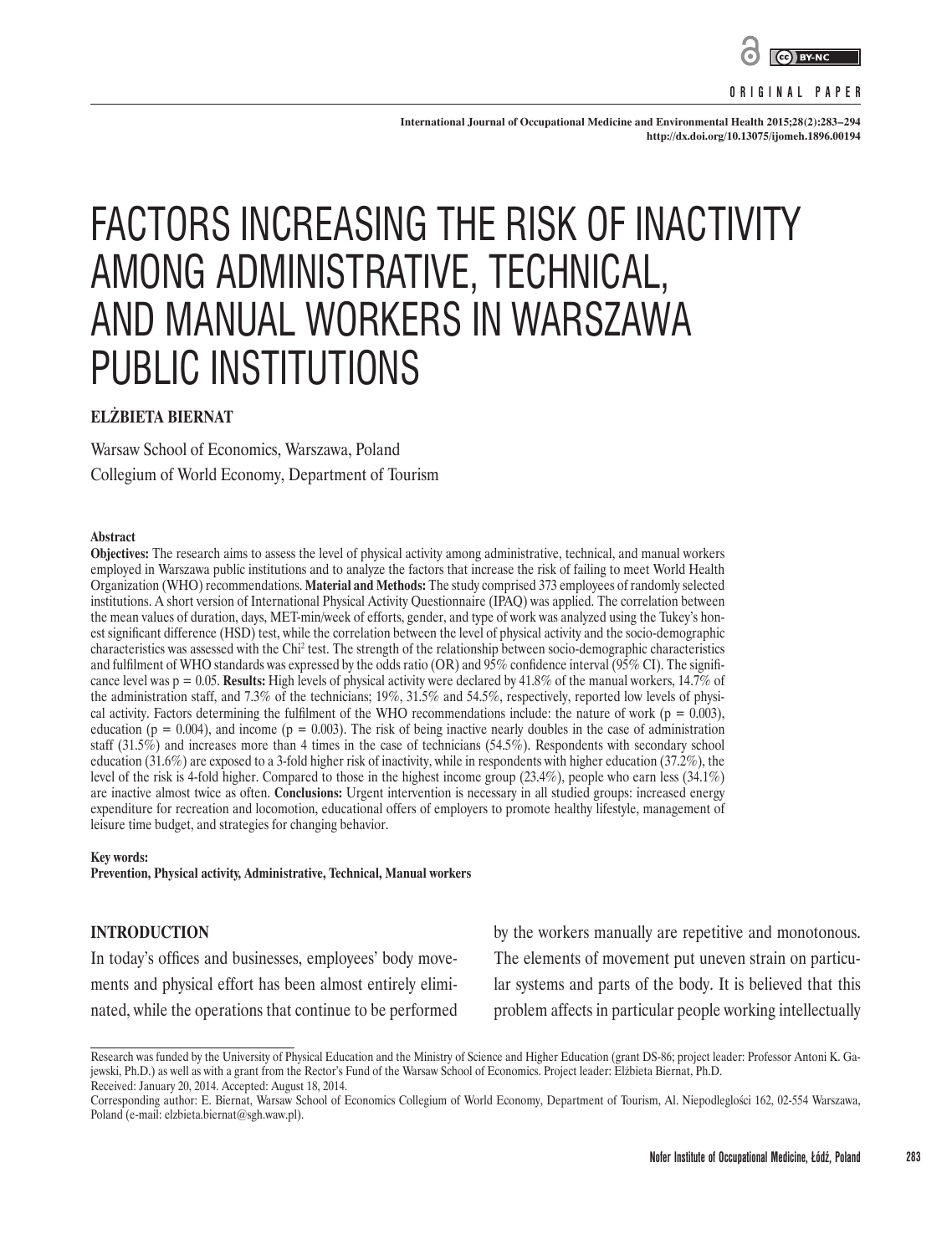or performing light jobs (in sitting position), and to a lesser extent, people performing physical jobs (standing or walking, lifting heavy objects, or doing everyday tasks manually). However, traditional manual labor has been disappearing. In the case of difficult or heavy jobs, people are replaced by machines or perform their tasks using modern tools and technology, which results in an almost complete elimination of physical effort and thereby gives rise to serious health and social problems [1,2].

In such circumstances, health promotion programs, including worksite fitness programs that increase physical activity at the worksite, have become increasingly popular [3]. They are a kind of compensation service to boost the fitness and vitality of a person, reduce the cost of one's treatment [4] and stimulate the improvement of efficiency at work [5]. Studies have demonstrated a positive correlation between worksite fitness programs and improvement of factors such as absenteeism [6], stress [7], and injuries at work [8]. They have also shown a positive correlation between worksite fitness programs and improvement of the company image [4], work culture, and employee morale [9]. Physically active people are generally healthier and work better [10].

Employers take a keen interest in such effects and more and more often offer these programs to their employees [5,11]. An important argument addresses the measurable economic benefits [12]. Scientists claim that USD 3.48 is returned per dollar invested in health promotion at the worksite owing to reduced treatment costs, and reimbursement of USD 5.82 (per dollar invested) owing to lower absenteeism [13]. Researchers also emphasize that there is on average slightly more than a 25% reduction of the costs of sick leave, health care, damages, and disability [14]. The cost-effectiveness of implementing obesity prevention programs, which could translate into a lower incidence of disease, improved quality of life and longer lifespan, ranges from USD 1.44 to USD 4.16 (per pound of weight loss) [15].

In Poland, the total expenditure in health care (including public and private spending as well as investments) amounted to PLN 98.8 billion in 2010, which made up 7% of Poland's Gross Domestic Product (GDP) [16]. It should be noted that rising health care costs will be particularly severe for the Polish society due to the forecasted declines in the number of people at working age, whose work will have to cover the growing costs of the system. Moreover, Poland is still a developing country that requires further investment in all elements of the economic and social system in order to maintain high economic growth and international competitiveness.

The aforementioned issues are an important reason for studying the duration and intensity of effort, depending on a person's profession and position. Therefore, the aim of the present research is to evaluate one of the positive indicators of health, i.e., levels of physical activity, with a standardized assessment tool, the International Physical Activity Questionnaire (IPAQ). The study included administration staff, technicians, and manual workers in Warszawa public institutions. Duration and frequency of all efforts (moderate and vigorous as well as walking) were analyzed: at the worksite, in and around the house, while travelling, and during leisure time. Factors affecting the likelihood of making effort, including the health recommendations of the World Health Organization (WHO), and factors increasing the risk of inactivity were studied. It is thought that the identification of the characteristics of a specific group may lead to better knowledge of its behavior and, consequently, organizing effective health promotion and intervention activities.

# **MATERIAL AND METHODS**

The study involved 373 administrative, technical and manual workers (116 men, 257 women) of randomly selected public institutions in Warszawa (Table 1).

The selection consisted of 2 stages. The 1st stage was to randomly select 4–6 public institutions from among: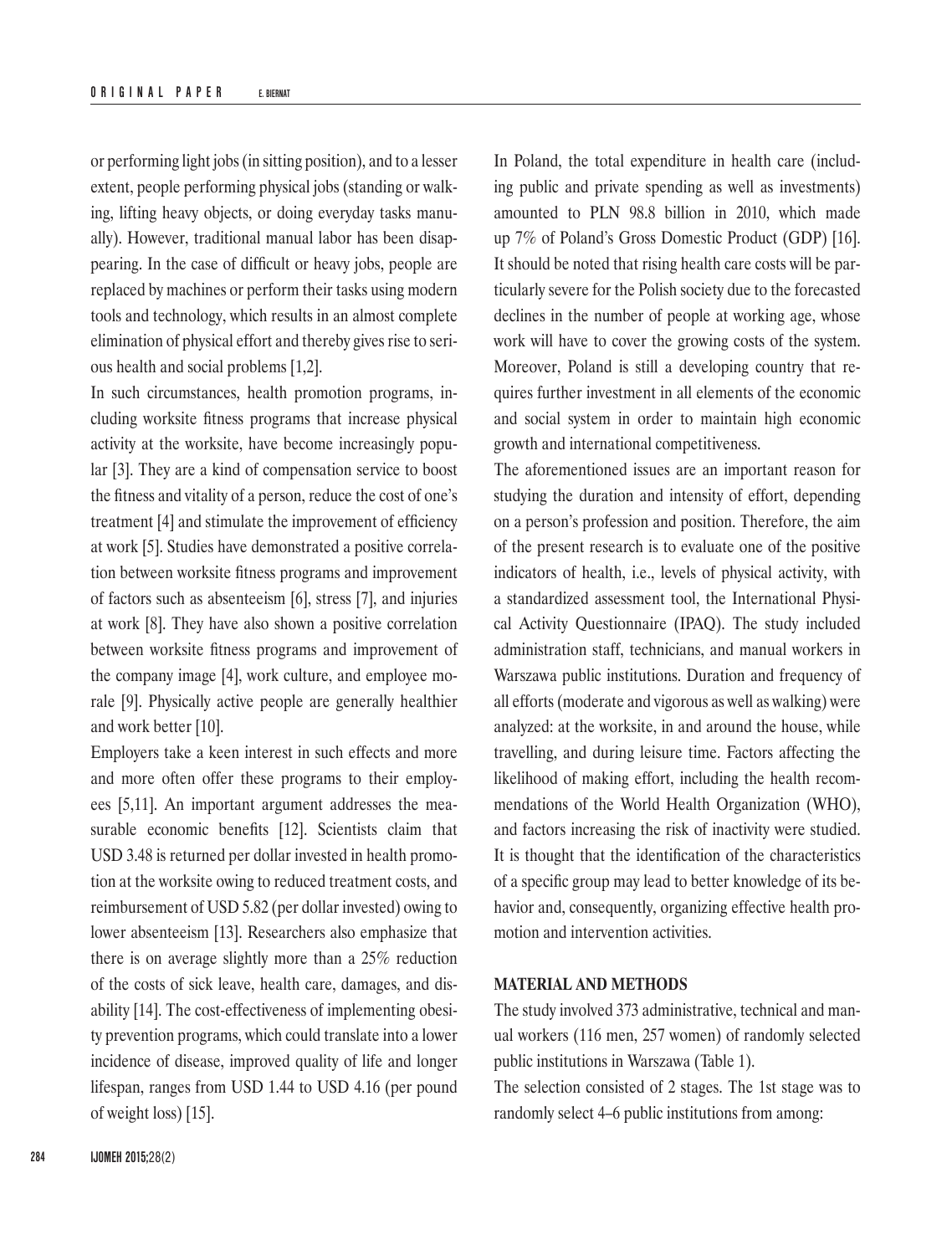| Characteristic                                  | Administration staff |                      | Manual workers    |                     | Technicians       |                     |
|-------------------------------------------------|----------------------|----------------------|-------------------|---------------------|-------------------|---------------------|
|                                                 | men<br>$(N = 42)$    | women<br>$(N = 196)$ | men<br>$(N = 52)$ | women<br>$(N = 27)$ | men<br>$(N = 22)$ | women<br>$(N = 34)$ |
| Body mass index <sup>*</sup> [n $(\%)$ ]        |                      |                      |                   |                     |                   |                     |
| underweight $(< 18.5)$                          | 1(2.4)               | 23(12.0)             |                   | 4(14.8)             |                   | 3(8.8)              |
| norm (18.5–24.9)                                | 18(43.9)             | 101(52.6)            | 20(38.5)          | 8(29.6)             | 10(45.5)          | 16(47.1)            |
| overweight (25.0–29.9)                          | 16(39.0)             | 53 $(27.6)$          | 26(50.0)          | 8(29.6)             | 11(50.0)          | 11(32.4)            |
| obesity (30.0–39.9)                             | 6(14.6)              | 15(7.8)              | 6(11.5)           | 7(25.9)             | 1(4.5)            | 4(11.8)             |
| Marital status* $[n (\%)]$                      |                      |                      |                   |                     |                   |                     |
| in a relationship                               | 19(45.2)             | 116(60.7)            | 39(75.0)          | 20(74.1)            | 17(77.3)          | 24(70.6)            |
| single (unmarried, divorced, widowed)           | 23(54.8)             | 75(39.3)             | 13(25.0)          | 7(25.9)             | 5(22.7)           | 10(29.4)            |
| Education [n $(\%)$ ]                           |                      |                      |                   |                     |                   |                     |
| higher                                          | 23(54.8)             | 82(41.8)             |                   |                     | 5(22.7)           | 11(32.4)            |
| secondary                                       | 19(45.2)             | 111(56.6)            | 43(82.7)          | 16(59.3)            | 17(77.3)          | 23(67.6)            |
| vocational/primary                              |                      | 3(1.5)               | 9(17.3)           | 11(40.7)            |                   |                     |
| Gross income per person in a family* $[n (\%)]$ |                      |                      |                   |                     |                   |                     |
| $> 1300$ PLN                                    | 10(24.4)             | 57(30.3)             | 35(72.9)          | 18(72.0)            | 6(28.6)           | 12(36.4)            |
| 1 300-2 100 PLN                                 | 16(39.0)             | 80(42.6)             | 11(22.9)          | 6(24.0)             | 13(61.9)          | 14(42.4)            |
| $> 2100$ PLN                                    | 15(36.6)             | 51(27.1)             | 2(4.2)            | 1(4.0)              | 2(9.5)            | 7(21.2)             |
| Average age (years) $(M \pm SD)$                | $40.7 \pm 13.2$      | $45.1 \pm 11.1$      | $47.9 \pm 12.9$   | $51.3 \pm 9.6$      | $48.5 \pm 10.0$   | $49.1 \pm 9.0$      |

**Table 1.** Characteristics of administration staff, technicians, and manual workers in Warszawa public institutions

\* Number of individuals given in Table 1 is lower than the number of respondents because some of them refused to answer the questions.

- universities the University of Warsaw, the University of Physical Education, the Warsaw School of Economics, the Warsaw University of Life Sciences;
- hospitals "Wolski," "Szaserów," Independent Complex of Public Health Care Clinics for Higher Education Schools in Warsaw (Samodzielny Zespół Publicznych Zakładów Opieki Zdrowotnej dla Szkół Wyższych w Warszawie) in Mochnackiego Street, Waryńskiego Street and Krakowskie Przedmieście Street;
- research institutes Institute of Plasma Physics, Institute of Hygiene, Food and Nutrition, Institute of Meteorology and Water Management, Institute of Construction Technology;
- theatres Syrena Theatre, Kwadrat Theatre, Aleksander Zelwerowicz State Theatre Academy, 6 film sets.

The 2nd stage consisted of selecting a specified number of people at each institution. At institutions employing up to 35 workers, the research included all of them. At institutions with more than 35 employees, 30% of the group was randomly chosen. Slightly different procedures were used for the film sets, where the interviews were carried out among all the employees present at work that day.

The study was conducted in the form of a questionnaire. Direct interviews were performed by trained and supervised interviewers and in accordance with a specific plan. The percentage of refusals to be interviewed was within the range of 3–5%.

In order to examine the level of physical activity, the researchers applied a short version of the IPAQ. This allowed them to collect information about the frequency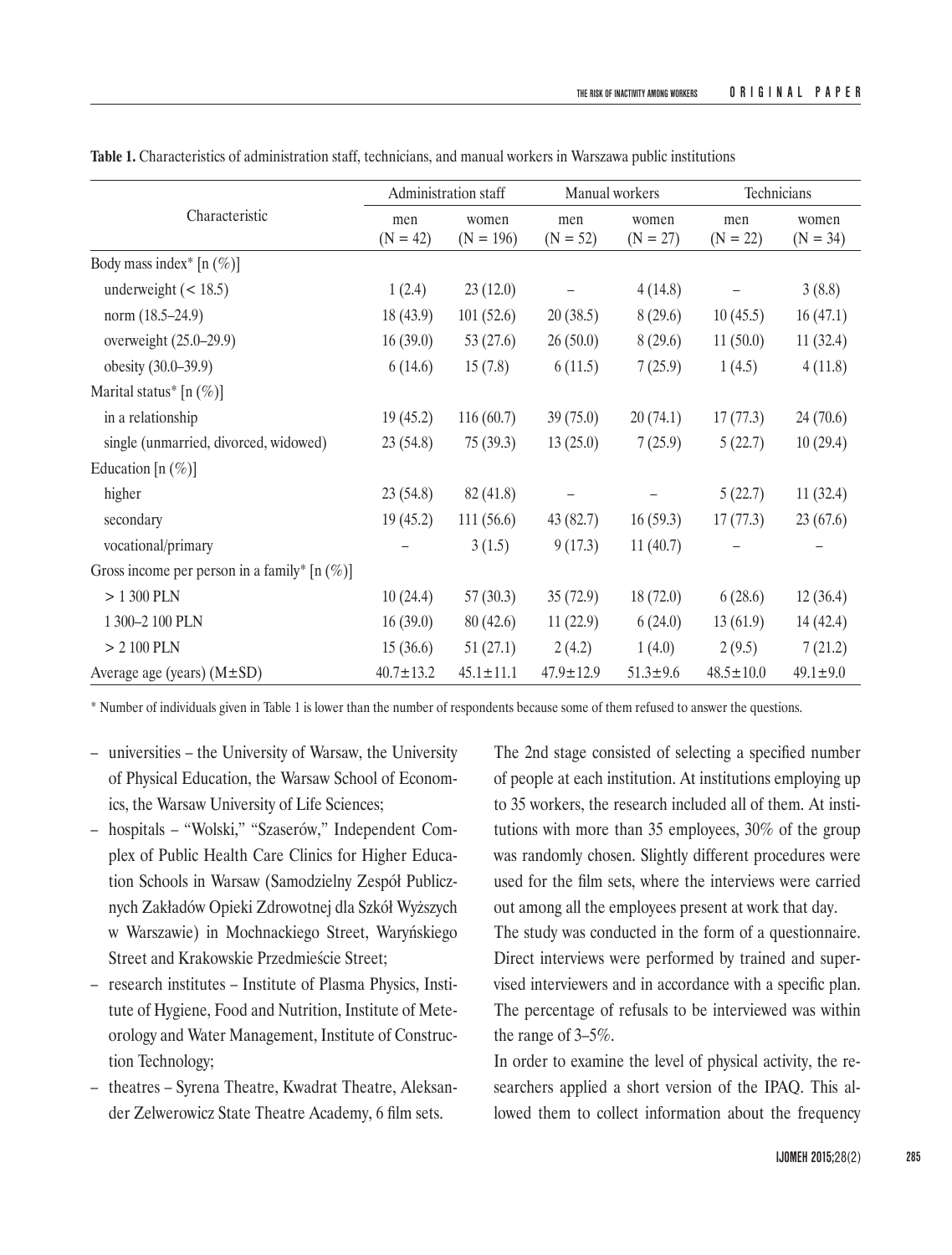and duration of any physical effort (moderate and vigorous as well as walking) undertaken by the respondents in the previous week. On the basis of the values (expressed in MET-min/week) and after the standard calculations [17], physical activity levels (high, moderate, and low) were evaluated.

When assessing the level of physical activity, respondents who were sick, stayed in a hospital, underwent rehabilitation, had days off, etc., in the 7 days preceding the questionnaire were excluded from the analysis.

In accordance with the rules adopted by the authors of the IPAQ, the study was conducted only in March and November (2009). Periods connected with holidays (if they happened to be in this period) were excluded from the study since, at that time, there was an increased physical activity associated with holiday activities like visiting cemeteries, family gatherings, etc.

The interviewers also collected the information on gender, education, age, marital status, height and body mass, and income of the subjects.

Since the distributions of all variables did not differ considerably from normal, the relationship between the mean values of duration, days and MET-min/week of undertaken efforts and gender and type of work was analyzed using the ANOVA analysis. The comparisons of particular pairs of averages were conducted post hoc using the most reliable test, i.e., the Tukey's test. The relationship between the level of physical activity and socio-demographic characteristics (gender, age, body mass index (BMI), marital status, education, nature of work, income) was evaluated using the Chi<sup>2</sup> test. Strength of the relationship between socio-demographic characteristics and conformity to the WHO health-related standards was expressed by the odds ratio (OR), which was determined with a 95% confidence interval. Log-linear analysis was applied to eliminate the relationship between the independent variables describing the level of physical activity. In all analyses, the level of significance

was  $p = 0.05$ . Calculations were performed using the statistics software package Statistica 10.

## **RESULTS**

Vigorous physical effort that led to highly increased breathing and very fast heart rate was reported by 33.4% of all the respondents. This group included 54.8% of men and 28.5% of women employed in administrative positions; 43.1% of men and 40.7% of women employed in physical positions; and 23.8% of men and 20.6% of women employed in the technical positions. This type of effort was reported by manual workers (42.3%) more often than by technical workers  $(21.8\%; \text{ Table 2})$  (Chi<sup>2</sup> test;  $p < 0.05$ ). The average duration of vigorous effort in the group of manual workers was relatively higher  $(48\pm81.2 \text{ min/day})$ than in the group of technicians  $(8.73 \pm 23.9 \text{ min/day})$ Tukey's HSD test;  $p = 0.002$ ) and administration staff  $(16.8 \pm 40.4 \text{ min/day};$  Tukey's HSD test;  $p = 0.003$ ). Among the whole group, vigorous effort was made on average  $2.7\pm1.9$  times per week. Men reported it  $2.4\pm1.7$ times per week; women reported it 2.9±2.1 times per week. Significant differences were not found either in relation to the nature of work or in relation to the gender of the participant.

Weekly energy expenditure on vigorous effort, as calculated from the duration (during the day) and frequency (weekly), was 494.3±1407 MET-min/week (754.1±1814 for men and  $378.1 \pm 1167$  MET-min/week for women). At the same time, there were no significant differences between men and women in any of the analyzed groups. However, it was shown that the mean value of MET-min/ week of vigorous effort in the group of manual workers (Tukey's HSD test;  $p = 0.000$ ) was relatively higher than among the administration and technical staff (Table 2).

A total of 67.4% of the participants reported moderate effort that led to a slightly accelerated heart rate and slightly increased breathing. This included 61.9% of men and 68.4% of women employed in administrative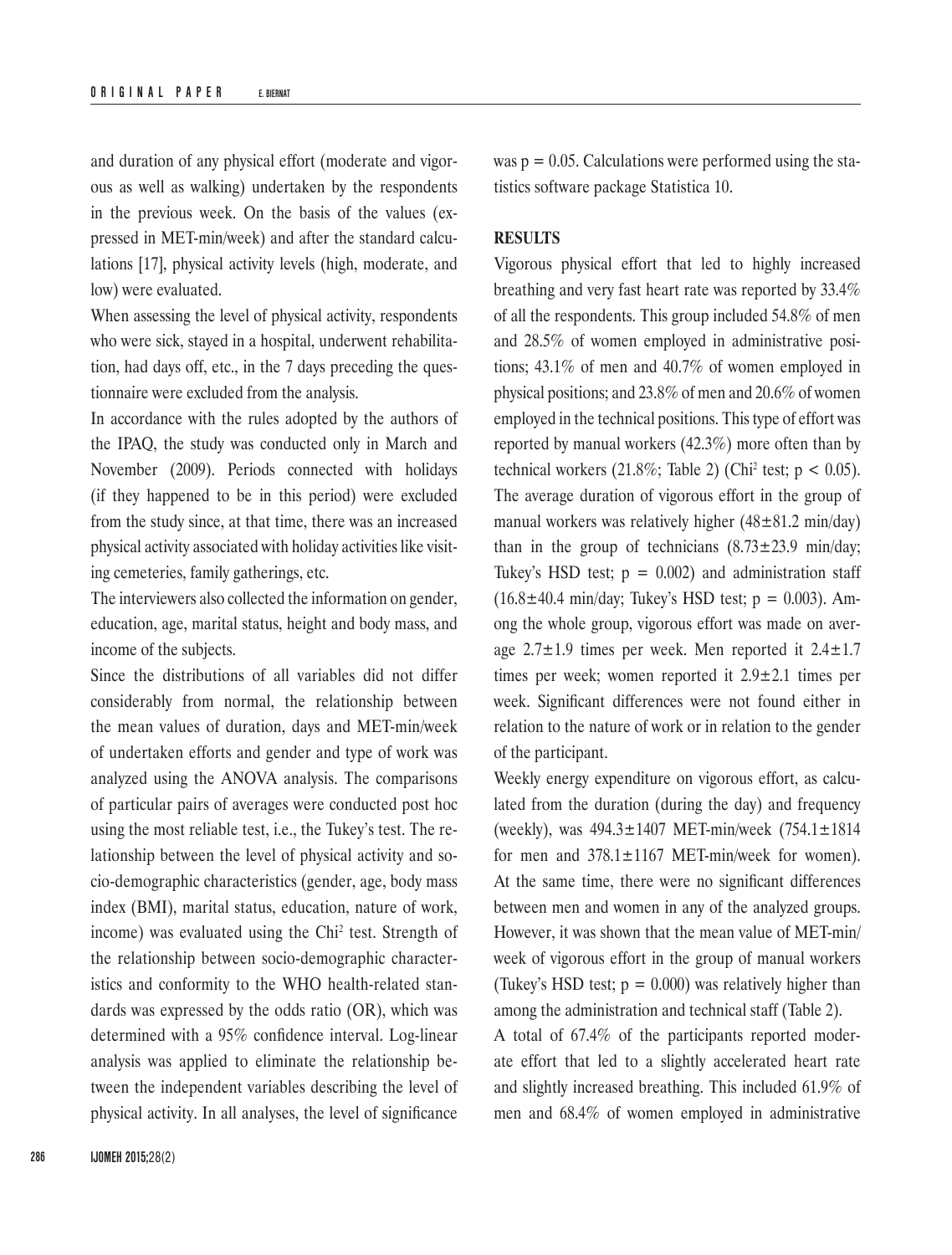|                                          | Workers<br>$(M \pm SD)$       |                          |                         |  |  |  |
|------------------------------------------|-------------------------------|--------------------------|-------------------------|--|--|--|
| Physical effort                          | administrative<br>$(N = 238)$ | manual<br>$(N = 79)$     | technical<br>$(N = 56)$ |  |  |  |
| Vigorous effort                          |                               |                          |                         |  |  |  |
| frequency (day/week)                     | $0.84 \pm 1.65$               | $1.27 \pm 1.95$          | $0.58 \pm 1.41$         |  |  |  |
| duration (min/day)                       | $16.80 \pm 40.40$             | $48.00 \pm 81.20*$       | $8.73 \pm 23.90$        |  |  |  |
| weekly energy expenditure (MET-min/week) | $295.00 \pm 699.00$           | $1.346.00 \pm 2.631.00*$ | $133.80 \pm 303.30$     |  |  |  |
| Moderate effort                          |                               |                          |                         |  |  |  |
| frequency (day/week)                     | $2.20 \pm 2.30^{\#}$          | $2.50 \pm 2.30^*$        | $1.40 \pm 1.90$         |  |  |  |
| duration (min/day)                       | $53.00 \pm 73.00$             | $111.90 \pm 135.40^*$    | $39.00 \pm 56.80$       |  |  |  |
| weekly energy expenditure (MET-min/week) | $648.00 \pm 1109$             | $1717.00 \pm 2878.00*$   | $496.00 \pm 1084.00$    |  |  |  |
| Walking                                  |                               |                          |                         |  |  |  |
| frequency (day/week)                     | $4.90 \pm 2.30^{\#}$          | $5.40 \pm 2.50$          | $3.50 + 2.60$           |  |  |  |
| duration (min/day)                       | $42.20 \pm 42.20$             | $55.40 \pm 68.70$        | $33.70 \pm 33.60$       |  |  |  |
| weekly energy expenditure (MET-min/week) | $733.38 \pm 790.70$           | 1 182.80 ± 604.60*       | $478.50 \pm 542.90$     |  |  |  |

**Table 2.** Average frequency, duration and weekly energy expenditure on physical effort undertaken by administration staff, technicians, and manual workers employed in Warszawa public institutions

M – mean; SD – standard deviation.

Significantly different ( $p < 0.05$ ):  $*$  manual workers vs. technical and administrative staff;  $*$  administrative vs. technical staff.

positions, 66.7% of men and 47.1% of women employed as technicians and 66.7% of men and 96.3% of women working manually. In general, the respondents undertook moderate effort  $3.3\pm 2$  times per week. There were no significant differences between men  $(2.9 \pm 1.8)$  and women  $(3.4\pm 2)$  in this aspect. However, it was found that manual workers (76.9%) reported this type of effort more often (Chi<sup>2</sup> test;  $p < 0.05$ ) than technicians (54.5%). In addition, in comparison to the administration and technical staff, manual workers performed moderate effort more frequently (Tukey's HSD test;  $p = 0.014$ ) and longer (Tukey's HSD test;  $p = 0.000$ ; Table 2).

Weekly energy expenditure at moderate effort was 852.5±1704 MET-min/week: 1113±2441 MET-min/week for men and 736.1±1229 MET-min/week for women. As with vigorous effort, no significant differences were found between men and women in this respect in any of the analyzed groups. It was observed, though, that the mean value of MET-min/week of moderate efforts  $(1717 \pm 2878)$  in the

group of manual workers was relatively higher (Tukey's HSD test;  $p = 0.000$  than among the administration staff (648 $\pm$ 1109) and technicians (496 $\pm$ 1084).

As many as 89.9% of the participants (88.6% of men and 90.6% of women) declared that they walked without a break for at least 10 minutes. People working in the administration (92.8%) reported walking significantly more often (Chi<sup>2</sup> test;  $p < 0.05$ ) than those employed as technicians (78.2%). This was similar in regard to the number of days of walking (Tukey's HSD test;  $p = 0.000$ ), as the administration staff walked more  $(4.9 \pm 2.3$  days per week) than technicians  $(3.5 \pm 2.6)$ . Among manual workers, the percentage of the walkers was 89.7%. This did not differ significantly from the other groups; however, the representatives of this group walked more often  $(5.4 \pm 2.5)$ times per week) than did technicians (Tukey's HSD test;  $p = 0.000$ . The average number of days of walking per week in the whole group was  $5.4 \pm 1.9$  ( $5.6 \pm 1.9$  for men and  $5.3\pm1.9$  for women). As with vigorous and moderate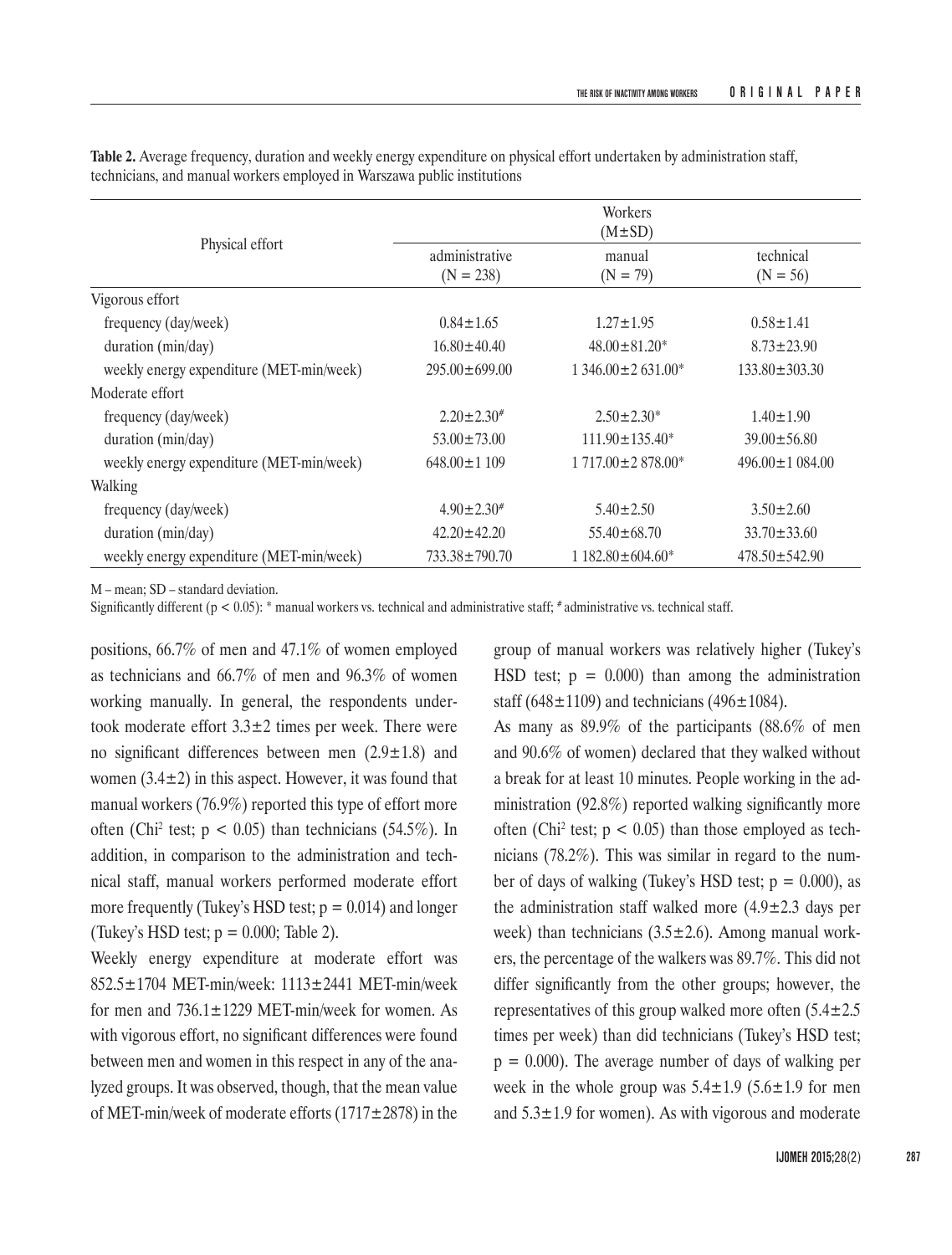effort, no significant differences in the number of reported days of walking were found between men and women.

Weekly energy expenditure for walking was  $791.1 \pm$ 1016.3 MET-min/week (931.9±1369.8 MET-min/week for men and  $728.14 \pm 805.3$  for women). There were no significant differences between men and women in any of the analysed groups. However, it was noted that the mean value of MET-min/week of walking in the group of manual workers was relatively higher than among the administration staff (Tukey's HSD test;  $p = 0.001$ ) and technicians (Tukey's HSD test;  $p = 0.000$ ).

Average duration of sitting for the respondents was  $465.1 \pm 151.5$  min/day. Administration staff spent sitting on average  $488.5 \pm 130.7$  min/day; manual workers 408.2±190.8 min/day; technicians 445.1±150.4 min/day. There were significant differences in the duration of sitting depending on gender (Tukey's HSD test;  $p = 0.018$ ) and the nature of work (Tukey's HSD test;  $p = 0.000$ ). Namely, women working manually spent relatively less time sitting  $(365.6 \pm 209.3 \text{ min/day}$ ; Tukey's HSD test;  $p = 0.000$ ) than women working in administration  $(494.3 \pm 130.1 \text{ min/}$ day) and technical units (474.7±133.2 min/day; Tukey's HSD test;  $p = 0.046$ ). Among men, significant differences (Tukey's HSD test;  $p = 0.046$ ) were found between the administrative staff (461.4 $\pm$ 131.5 min/day) and technicians  $(397.1 \pm 130.7 \text{ min/day}).$ 

After calculating total energy expenditure (adding up the values of MET-min/week of all the types of effort), respondents were classified according to their levels of physical activity. In total, 20.3% of the respondents (22.6% of men and 17.9% of women) had high levels of physical activity, 49% (50.4% of men and 47.5% of women) had moderate levels of physical activity, and 30.8% (27.0% of men and 34.6% of women) had low levels of physical activity. Manual workers (41.8%) were more likely to achieve a high level of physical activity (Chi<sup>2</sup> test;  $p < 0.05$ ) than the others (administration staff – 14.7%, technicians – 7.3%; Figure 1). Moderate level of physical activity was noted



Significantly different ( $p < 0.05$ ):  $*$  administrative workers vs. manual and technical workers; ^ technical workers vs. manual and administrative workers; # manual workers vs. technical and administrative workers.

**Fig. 1.** Levels of physical activity among administrative, technical, and manual workers in Warszawa public institutions

mainly in administration staff (53.8%); unlike them, technicians (38.2%) and manual workers (39.2%) achieved it relatively less frequently (Chi<sup>2</sup> test;  $p < 0.05$ ). Furthermore, technical workers (54.5%) were characterized by low levels of physical activity (Chi<sup>2</sup> test;  $p < 0.05$ ) more often than administrative (31.5%) and physical workers (19%).

Analysis by gender showed that in the case of administrative and manual workers there were no significant differences between men and women in the classification of the different levels of physical activity. However, among women employed in technical positions (67.6%) low levels of physical activity were reported relatively more often (Chi2 test;  $p < 0.05$ ) than among men in that group (38.1%). Men more often reached the level of moderate physical activity (57.1% and 23.5%, respectively).

Taking the WHO recommendations into account, participants were divided into those who met the guidelines (active group) and those who did not (inactive group). The 1st group included people with a low level of physical activity, the latter group comprised the others (with high and moderate levels; Table 3).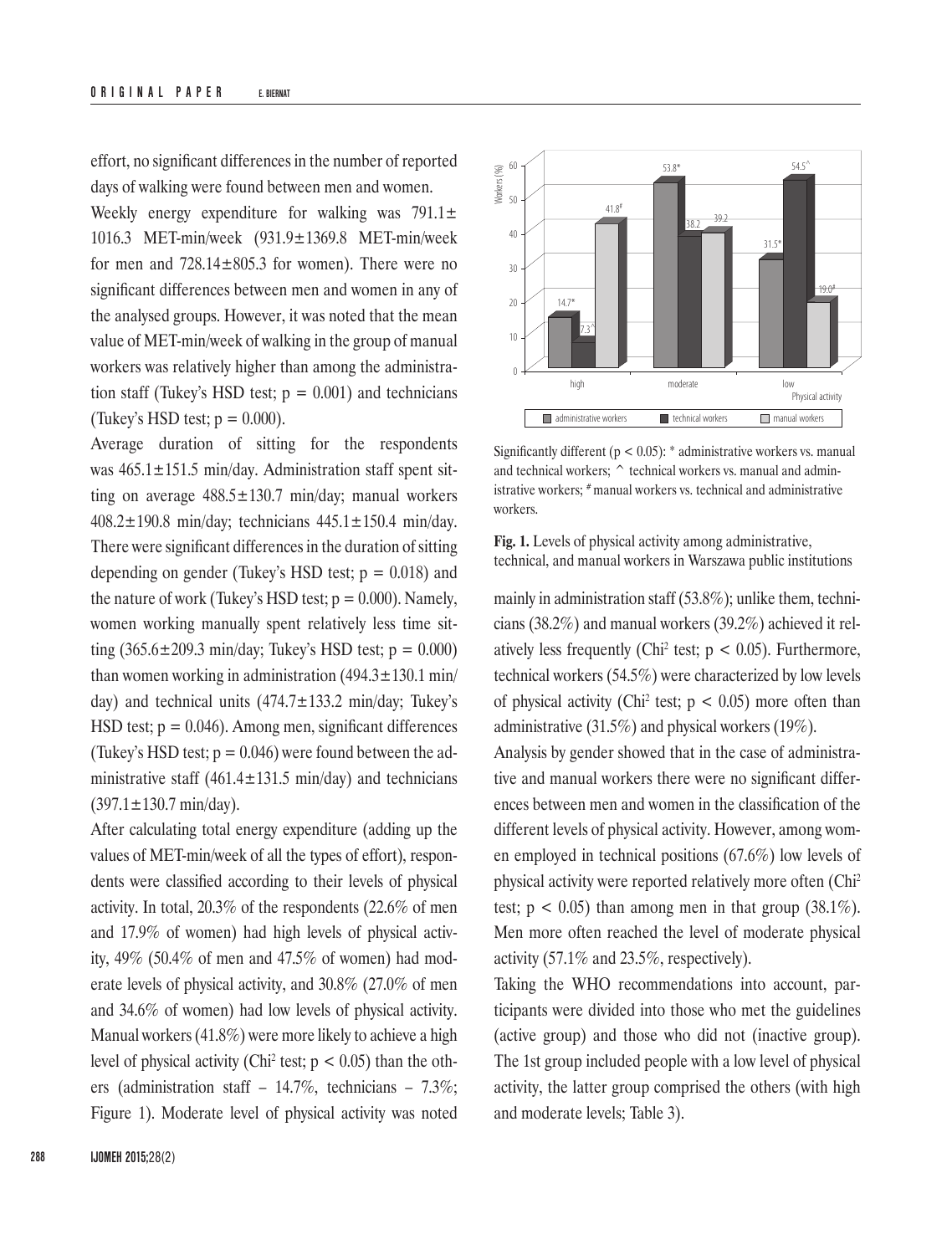| Factor                                        | Unfulfilled WHO<br>recommendations<br>$[n \, (\%)]$ | Fulfilled WHO<br>recommendations<br>$[n (\%)]$ | $\mathbf{p}$ | <b>OR</b> | 95% CI                   |
|-----------------------------------------------|-----------------------------------------------------|------------------------------------------------|--------------|-----------|--------------------------|
| Gender                                        |                                                     |                                                |              |           |                          |
| men                                           | 31(27.0)                                            | 84 (73.0)                                      | n.s.         | 1.00      |                          |
| women                                         | 89 (34.6)                                           | 168(65.4)                                      |              | 0.70      | $0.43 - 1.13$            |
| Age (years)                                   |                                                     |                                                |              |           |                          |
| $20 - 29$                                     | 19 (38.8)                                           | 30(61.2)                                       | n.s.         | $1.00\,$  |                          |
| $30 - 39$                                     | 16(24.6)                                            | 49 (75.4)                                      |              | 1.94      | $0.87 - 4.34$            |
| $40 - 49$                                     | 31(35.2)                                            | 57(64.8)                                       |              | 1.16      | $0.57 - 2.40$            |
| $50 - 59$                                     | 43(30.5)                                            | 98 (69.5)                                      |              | 1.44      | $0.73 - 2.84$            |
| $60 - 69$                                     | 11(37.9)                                            | 18(62.1)                                       |              | 1.04      | $0.40 - 2.67$            |
| Body mass index                               |                                                     |                                                |              |           |                          |
| underweight                                   | 10(32.3)                                            | 21(67.7)                                       | n.s.         | 1.07      | $0.47 - 2.43$            |
| norm                                          | 55 (31.8)                                           | 108(62.4)                                      |              | $1.00\,$  |                          |
| overweight                                    | 43 (34.4)                                           | 82 (65.6)                                      |              | $1.00\,$  | $0.59 - 1.59$            |
| obesity                                       | 9(23.7)                                             | 29(76.3)                                       |              | 1.64      | $0.73 - 3.71$            |
| Marital status                                |                                                     |                                                |              |           |                          |
| in a relationship                             | 78 (33.2)                                           | 157(66.8)                                      | n.s.         | $1.00\,$  |                          |
| single                                        | 41(30.8)                                            | 92(69.2)                                       |              | $1.11\,$  | $0.71 - 1.76$            |
| Education                                     |                                                     |                                                |              |           |                          |
| higher                                        | 45 (37.2)                                           | 76 (62.8)                                      | 0.004        | 0.25      | $0.07 - 0.90$            |
| secondary                                     | 72(31.6)                                            | 156 (68.4)                                     |              | 0.33      | $0.09 - 1.13$            |
| vocational/primary                            | $3(13.0)*$                                          | 20(87.0)                                       |              | $1.00\,$  |                          |
| Worker                                        |                                                     |                                                |              |           |                          |
| administrative                                | $75(31.5)^*$                                        | 163(68.5)                                      | 0.003        | 0.51      | $0.27 - 0.95$            |
| technical                                     | 30(54.5)                                            | 25(45.5)                                       |              | 0.23      | $0.11 - 0.51$            |
| manual                                        | $15(19.0)$ *                                        | 64 (81.0)                                      |              | $1.00\,$  |                          |
| Gross income per person in a family $(PLN)^*$ |                                                     |                                                |              |           |                          |
| $< 1300$ (EUR 312)                            | 47(34.1)                                            | 91(65.9)                                       | 0.003        | 0.59      | $0.31 - 1.11$            |
| 1 300-2 100 (EUR 312-504)                     | 47(34.1)                                            | 93 (66.4)                                      |              | 0.60      | $0.32 - 1.14$            |
| $2100 (>$ EUR 504)                            | 18(23.4)                                            | 59 (76.6)                                      |              | $1.00\,$  | $\overline{\phantom{0}}$ |

**Table 3.** Factors determining the fulfilling of World Health Organization (WHO) recommendations by Warszawa administration staff, technicians, and manual workers ( $\overline{N} = 373$ ) and OR as well as 95% CI established for fulfilling WHO recommendations

OR – odds ratio (was computed with reference to the people unfulfilling WHO recommendations); CI – confidence interval.

# Due to possible data deficiencies in income, the number of respondents may vary between individual variables.

\* Significant differences (p < 0.05) between the respondents fulfilling and unfulfilling WHO recommendations.

n.s. – not significant.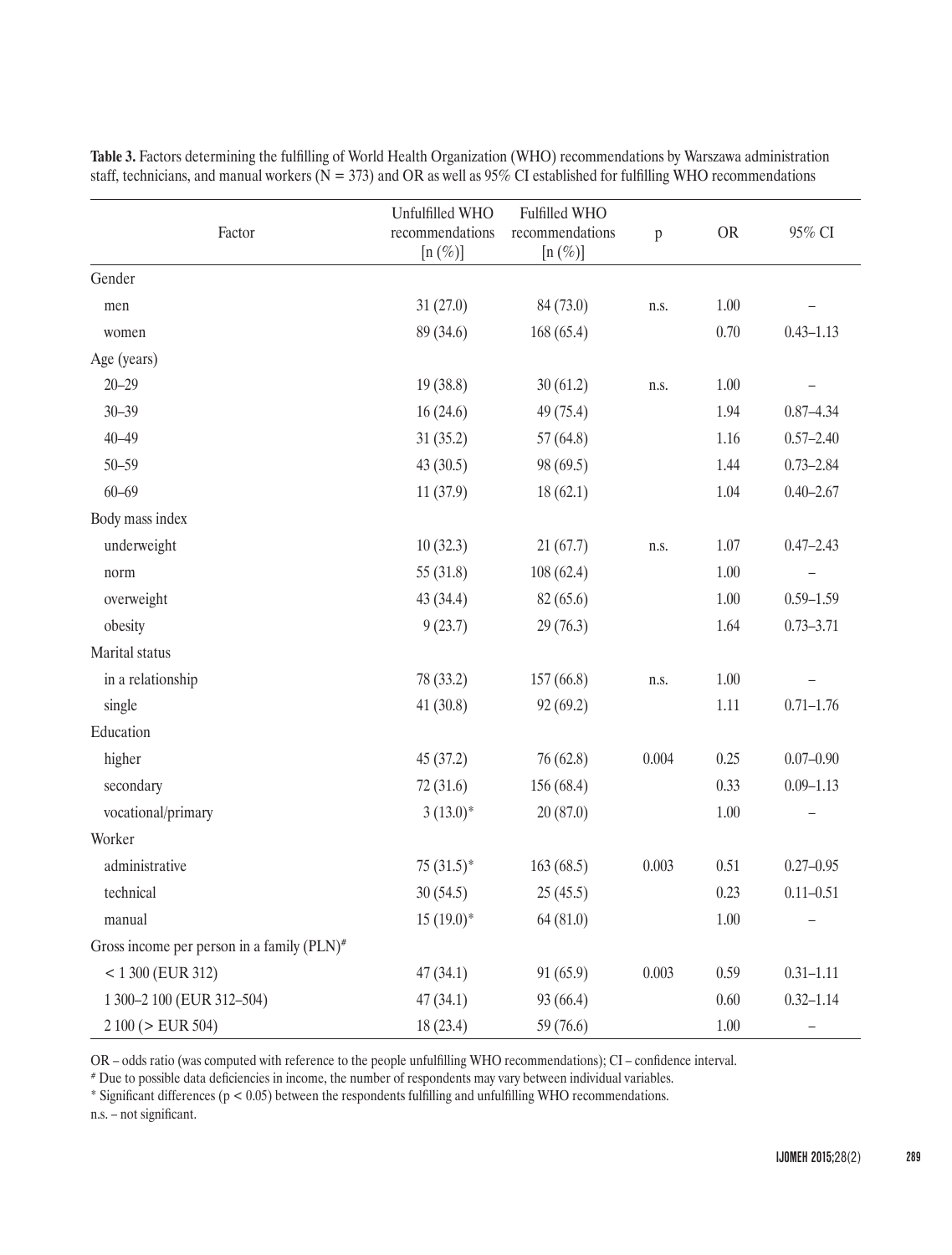Based on analyses of partial and marginal associations, it was found that among the considered variables only the nature of work, education and income were factors significantly affecting the fulfillment of the WHO recommendations. Odds ratios calculated for the analyzed variables indicated that the risk of being inactive increased almost twice  $(OR = 0.51, 95\% \text{ CI: } 0.27{\text{-}}0.95)$  for administration workers (31.5%) and more than 4 times (OR = 0.23, 95% CI: 0.11–0.51) for technical workers (54.5%). A similar risk of being inactive was also found in the least educated people, 3 times higher risk (OR = 0.25, 95% CI: 0.07–0.90) for people with secondary school education – 31.6% and 4 times higher risk (OR =  $0.33$ , 95% CI: 0.09–1.13) in the case of respondents with higher (tertiary) education – 37.2%. It was also observed that in comparison to those with the highest income (23.4%), the lowest income group  $( \leq 2100$  PLN, 34.1%) were almost twice more likely to be inactive and did not meet the WHO recommendations (1300– 2100 PLN, OR = 0.59, 95% CI: 0.31–1.11; < 1300 PLN,  $OR = 0.60$ , 95% CI: 0.32–1.14). Regarding the individual categories of gender,BMI and marital status, the proportions of active and inactive people were not significantly different.

## **DISCUSSION**

Prevalent risk factors, morbidity, intensified aging processes, and increased spending on increasingly advanced therapies are causing an inevitable rise in health care costs [16]. Governments of industrialized countries (including Poland) are concerned about this phenomenon and are striving to maintain an appropriate state of their citizens' health. A growing number of active Poles, especially youths and working-age people, is one of the expected effects of the National Health Program. This program assumes that "by 2015, at least 60% of children and adolescents and 35% of adults will have involved in various forms of physical activity of a certain intensity and frequency in leisure time" [18]. Nevertheless, recent studies by NATPOL [16] have shown that only 32% of

Poles undertook physical activity every day or 4–6 days a week. It is "only 32%" because the analyzed efforts were not only connected with leisure time, but also with travelling and working.

The debate on the health benefits of physical activity at work continues [19,20]. Researchers point to the opposite effects: in some cohorts, high occupational physical activity is shown to be associated with improved health [21], while in other cohorts, high occupational physical activity is shown to impair health [20,22–24]. On the one hand, a positive correlation between physical activity and reduced risk of complications of cardiovascular diseases, diabetes, hypertension and obesity, premature mortality has been proven [25,26]. On the other hand, we have to face the problem of the lack of studies or findings on the adverse impact of physical activity on health [21,22].

Some studies have shown that much physical effort at the worksite does not mean improving functional ability and motor skills [27]. High occupational physical activity may increase the risk of absenteeism (determinant of global health) [23,24], whereas increasing levels of physical activity in leisure time may reduce this risk (counteract and modify many unfavorable factors) [28,29]. Regardless of previous findings, the evaluation of one of the positive indicators of health – levels of physical activity – among the representatives of the 3 occupational categories (administration staff, technicians, and manual workers) may be a valuable tool in planning preventative activities targeted at people of working age.

The collected material indicated that 90% of the participants claimed that they walked, 33% did vigorous effort, and 67% did moderate effort. Yet a high level of physical activity (assessed on the basis of all efforts taken at the worksite, in and around the house, and while commuting) was attained by only 42% of the manual workers, 15% of the administration staff, and 7% of the technicians. Low levels of physical activity were characteristic of as many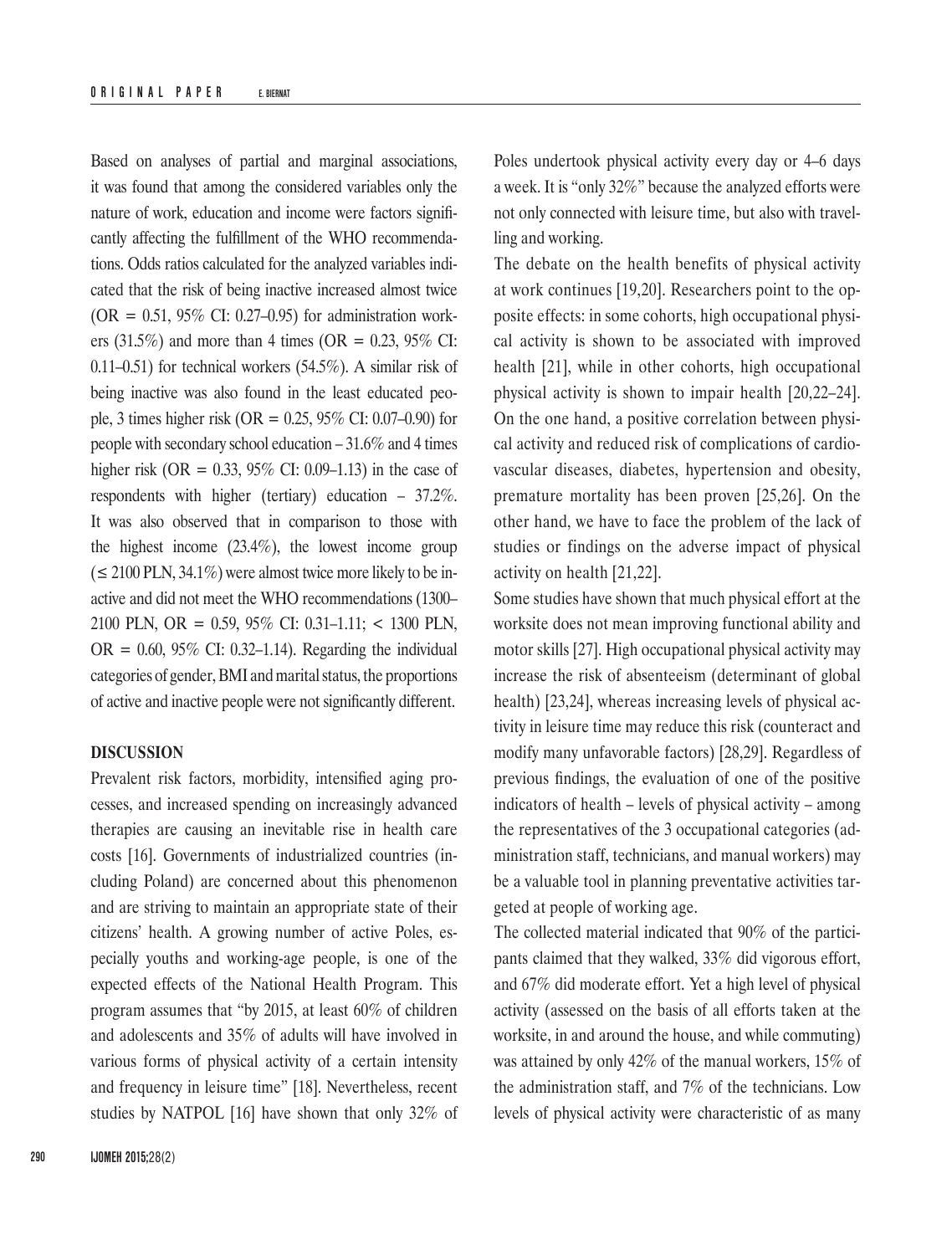as 55% of the technicians, 32% of the administration staff, and 19% of the manual workers.

This tendency agreed with the conclusions of the most comprehensive study of health of the Polish population in 2009 ("Stan zdrowia ludności Polski w 2009 r."), conducted by the Central Statistical Office (Główny Urząd Statystyczny – GUS) [30]. It found that up to 54% of adult Poles (aged 15 years and older) did not do any activity, and only 13% of respondents did it regularly or fairly often. Meanwhile, the average Pole is happy to declare various activities (28.2% – activities requiring high physical effort,  $66.8\%$  – moderate,  $76.1\%$  – walking) [30]. However, after summing up the duration and frequency of those efforts, it became clear that the level of physical activity of the respondents was not sufficient to remain healthy. This raises the suspicion that Poles (both generally and in this study) are not willing to admit that they lack physical activity. The best proof is that only by asking detailed questions (about the duration and frequency of the efforts) the researchers were able to classify the Warszawa employees into those who met (30.8%) and did not meet (69.2%) WHO recommendations. Meanwhile, in Sweden, the percentage of people meeting the health recommendations is as high as 63% [31]. What determines the level of physical activity – or rather their inactivity – among the Warszawa administration staff, technicians, and manual workers? Most reports have emphasized that the primary factor in changing a lifestyle is the place of residence [32] and awareness [33] (clearly connected with profession [34], income [35], and education [33]). The larger the city, the higher the activity. The higher the education, the greater the awareness of the need to care for one's health and controlling its state, do sports and other healthy activities [36].

Unfortunately, the present analysis showed that within the studied group, higher education did not guarantee the rational care for one's own body and health. It turned out that – in contrast to what Jones et al. claim [37] – greater knowledge does not result in the avoidance of adverse states and minimizing their adverse effects. The risk of being inactive was 3-fold higher among the people with secondary school education (31.6%) and 4-fold higher among the people with higher education (37.2%). Bergman et al. [31] report similar observations (OR =  $0.5$ , 95% CI: 0.3–0.9). It is not surprising that physical activity of people with higher education is low since they mostly work at computers (administration  $-44.1\%$ ; technicians  $-28.6\%$ ). They spend sitting usually over 8 hours daily. Almost 40% of the administration staff and nearly 50% of the technicians are overweight or obese. Furthermore, researchers suggest that obese people should replace sitting at a computer with walking while working with the computer. According to the calculations, 2–3 h a day of such exercise (at constant other components of energy balance) may result in weight loss of as much as 20–30 kg per year [38].

However, it is striking that the technical and administrative staff did not compensate for a sedentary lifestyle with physical activity in their leisure time. The strength of the relationship of the failure to meet the WHO health standards and the nature of work was shown with the odds ratio (OR =  $0.51$ , 95% CI: 0.27–0.95). The risk of being inactive is increasing. In comparison to the manual workers, it almost doubled in the case of administrative employees (31.5%) and it was more than 4 times higher for technical workers (54.5%).

It is self-evident that the people working manually (mainly with secondary education – 74.7%; primary/vocational education – 25.3%) were more physically active at work. However, even within this group, 19% of the people were physically inactive. This raises 2 assumptions. First of all, traditionally understood manual labor has been disappearing and the effort associated with it is currently taken over by machines and technology [39]. Secondly, constant and chronic fatigue at work may entail further consequences. For example, it may become a cause of reluctant participation in sports and recreational activities in leisure time [40,41]. According to Drygas et al. [42],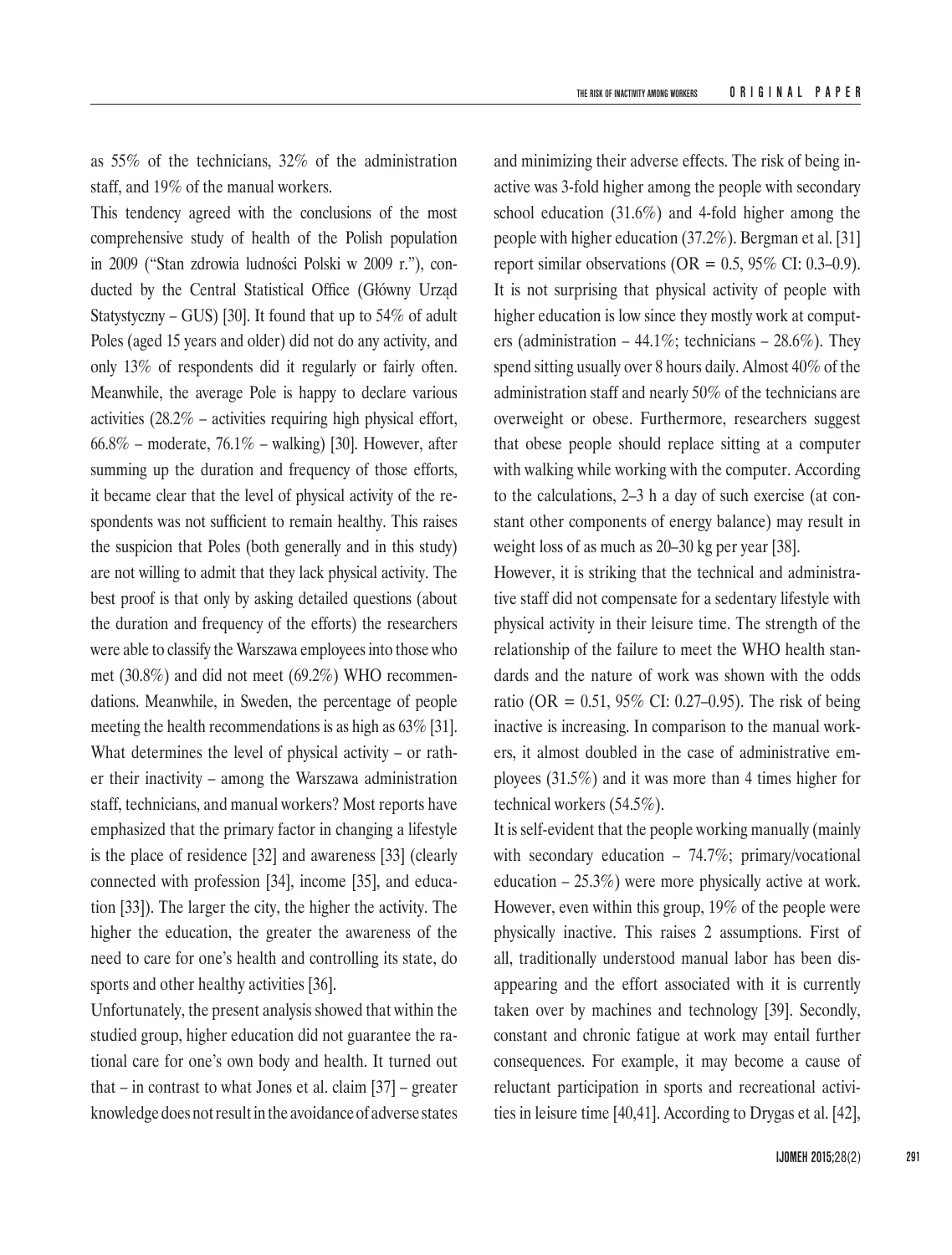such an attitude is presented by 11% of respondents. However, there is also evidence that working adults who engage in physically demanding work or men in blue-collar occupations are more active outside of the worksite [43]. Economic status of people is an important factor that enhances their active lifestyles [37]. However, it should be noted that the impact of increased affluence on the healthoriented behaviors is not clear. On the one hand, it may encourage greater spending on recreation and sports facilities [44]. On the other hand, it may become a factor reinforcing unhealthy habits: the tendency to excessive, irresponsible consumption, the abandonment of physical activities (e.g., doing household chores). In the studied group, there is a positive correlation with physical activity. The respondents in the highest income group (23.4%) met the WHO recommendations relatively more often than the others. In comparison to them, people who earned less  $($  ≤ 2100 PLN, 34.1%) were inactive almost twice as often.

## **CONCLUSIONS**

Taking everything into consideration, the results of the present study point to the need for urgent intervention among all of the surveyed subjects (especially technical and administrative employees). Increasing recreation and locomotion energy expenditure in that group of people can be beneficial. Although increasing physical activity at work is not easy, an educational offer for employers regarding healthy lifestyle, management of leisure time budget, and strategies of behavior changes will definitely improve the current state of affairs. However, further research on effort at work, at home, in leisure time, and while travelling is necessary. Due to the limited scope of our work, the present results should be regarded with caution.

#### **REFERENCES**

1. Slaski M, Cartwright S. Health, performance and emotional intelligence: An exploratory study of retail managers. Stress Health. 2002;18(2):63–8, <http://dx.doi.org/10.1002/smi.926>.

- 2. van den Berg TIJ, Alavinia SM, Bredt FJ, Lindeboom D, Elders LAM, Burdorf A. The influence of psychosocial factors at work and life style on health and work ability among professional workers. Int Arch Occup Environ Health. 2008;81(8):1029–36, [http://dx.doi.org/10.1007/s004](http://dx.doi.org/10.1007/s00420-007-0296-7) [20-007-0296-7](http://dx.doi.org/10.1007/s00420-007-0296-7).
- 3. Best Employers For Healthy Lifestyles. Proving the value of employer well-being programs: How award winners measure success. A National Business Group on HealthSM Awards Program; 2014 [cited 2014 Jan 15]. Available from: [https://](https://www.businessgrouphealth.org/pub/46938E4C) [www.businessgrouphealth.org/pub/46938E4C](https://www.businessgrouphealth.org/pub/46938E4C)-782B-CB6E-2763-70C7349882F1.
- 4. Chau J. Evidence module: Workplace physical activity and nutrition interventions. Physical Activity Nutrition and Obesity Research Group (PANORG), University of Sydney; 2009 [cited 2014 Jan 15]. Available from: [http://sydney.](http://sydney.edu.au/medicine/public-health/panorg/pdfs/Evidence_module_Workplace.pdf) [edu.au/medicine/public-health/panorg/pdfs/Evidence\\_mod](http://sydney.edu.au/medicine/public-health/panorg/pdfs/Evidence_module_Workplace.pdf)[ule\\_Workplace.pdf.](http://sydney.edu.au/medicine/public-health/panorg/pdfs/Evidence_module_Workplace.pdf)
- 5. O'Donnell MP. Financial incentives for workplace health promotion: What is equitable, what is sustainable, and what drives healthy behaviors? Am J Health Promot. 2012;26(5):4–7, <http://dx.doi.org/10.4278/ajhp.26.5.iv>.
- 6. Gebhardt DL, Crump CE. Employee fitness and wellness in the workplace. Am Psychol. 1990;45(2):262–72, [http://](http://dx.doi.org/10.1037/0003-066X.45.2.262) [dx.doi.org/10.1037/0003-066X.45.2.262](http://dx.doi.org/10.1037/0003-066X.45.2.262).
- 7. Jasnoski ML, Holmes DS, Solomon S, Aguiar C. Exercise, changes in aerobic capacity, and changes in self perceptions: An experimental investigation. J Res Pers. 1981;15(4): 460–6, [http://dx.doi.org/10.1016/0092-6566\(81\)90042-8](http://dx.doi.org/10.1016/0092-6566(81)90042-8).
- 8. Conn VS, Hafdahl AR, Cooper PS, Brown LM, Lusk SL. Meta-analysis of workplace physical activity interventions. Am J Prev Med. 2009;37(4):330–9, [http://dx.doi.org/10.1016/](http://dx.doi.org/10.1016/j.amepre.2009.06.008) [j.amepre.2009.06.008](http://dx.doi.org/10.1016/j.amepre.2009.06.008).
- 9. Anspaugh DJ, Hunter S, Mosley J. The economic impact of corporate wellness programs: Past and future considerations. AAOHN J. 1995;43(4):203–10.
- 10. Troiano RP, Berrigan D, Dodd KW, Mâsse LC, Tilert T, Mc-Dowell M. Physical activity in the United States measured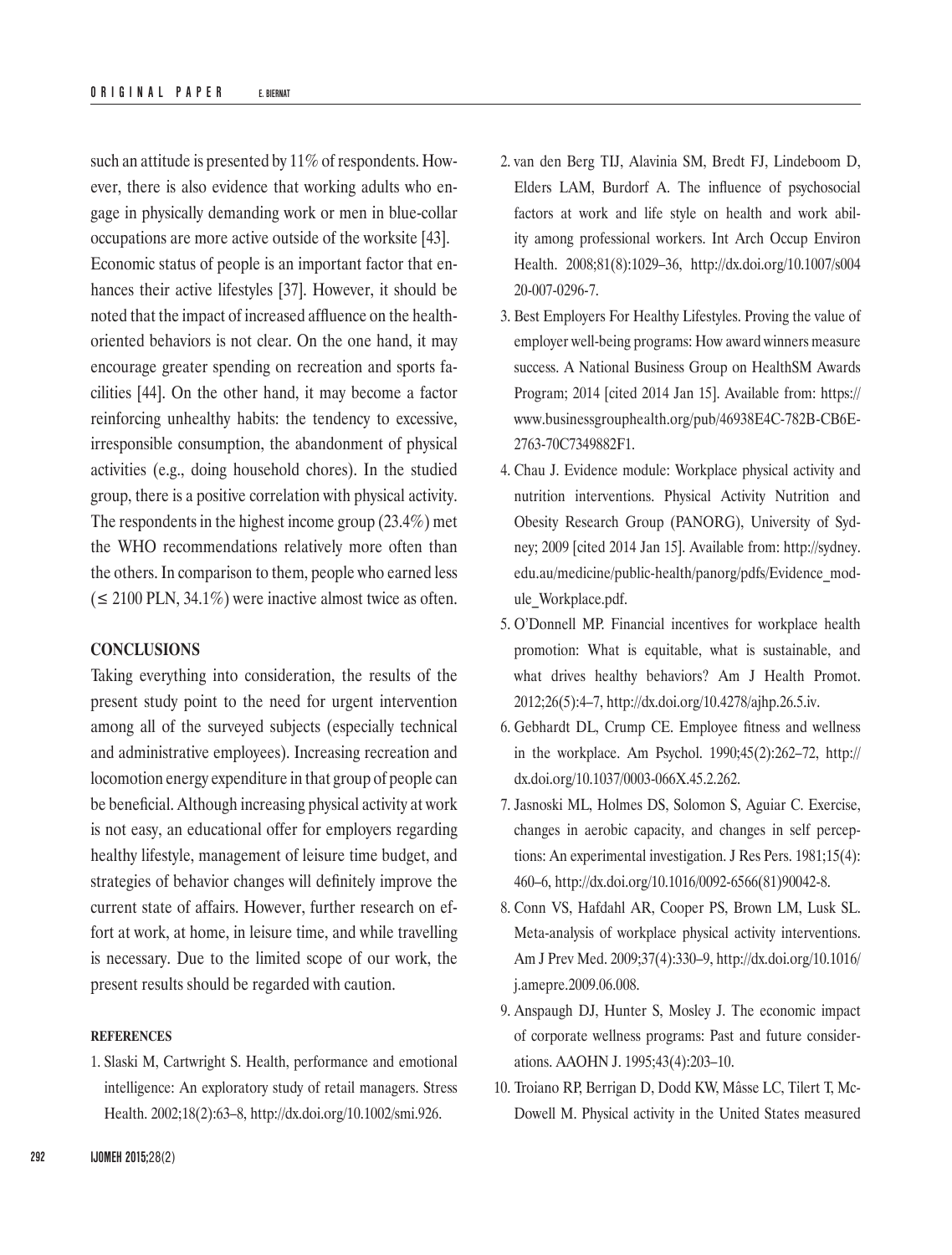by accelerometer. Med Sci Sports Exerc. 2008;40(1):181–8, <http://dx.doi.org/10.1249/mss.0b013e31815a51b3>.

- 11. Rudman WJ, Steinhardt M. Fitness in the workplace: The effects of a corporate health and fitness program on work culture. Health Val. 1988;12:4–17.
- 12. Witters D, Agrawal S. Unhealthy U.S. workers' absenteeism costs \$153 billion. Well-Being [Internet]. October 2011 [cited 2014 Jan 15]. Available from: [http://www.gallup.com/](http://www.gallup.com/poll/150026/unhealthy-workers-absenteeism-costs-153-billion.aspx) [poll/150026/unhealthy-workers-absenteeism-costs-153-bil](http://www.gallup.com/poll/150026/unhealthy-workers-absenteeism-costs-153-billion.aspx)[lion.aspx](http://www.gallup.com/poll/150026/unhealthy-workers-absenteeism-costs-153-billion.aspx).
- 13. Wellness White Paper. The health and economic implications of worksite wellness programs. Return on investment in worksite health promotion. American Institute of Preventive Medicine; 2010 [cited 2014 Jan 15]. Available from: [http://www.healthylife.com/template.asp?pageID=75.](http://www.healthylife.com/template.asp?pageID=75)
- 14. Chapman LS. Meta-evaluation of worksite health promotion economic return studies: 2005 update. Am J Health Promot. 2005;19(6):1–11.
- 15. Anderson LM, Quinn TA, Glanz K, Ramirez G, Kahwati LC, Johnson DB, et al. The effectiveness of worksite nutrition and physical activity interventions for controlling employee overweight and obesity: A systematic review. Am J Prev Med. 2009;37(4):340–57, [http://dx.doi.org/10.1016/](http://dx.doi.org/10.1016/j.amepre.2009.07.003) [j.amepre.2009.07.003](http://dx.doi.org/10.1016/j.amepre.2009.07.003).
- 16. [Analysis of socio-demographic changes and the influence of unbalanced diet, insufficient physical activity, bad habits, and other risk factors on the spread of and the cost generated by diabetes and cardiovascular diseases in Poland: The current state and predictions through 2030]. KPNG [cited 2014 Jan 15]. Available from: <http://zdrowepokolenia.org/dat>. Polish.
- 17. Biernat E, Stupnicki R, Gajewski AK. [International Physical Activity Questionnaire (IPAQ)]. Phys Edu Sport. 2007;51(1):47–54. Polish.
- 18. [National Health Programme for 2007–2015. Annex to Resolution No 90/2007 of the Council of Ministers of 15 May 2007]. Available from: [http://www2.mz.gov.pl/ww](http://www2.mz.gov.pl/wwwfiles/ma_struktura/docs/zal_urm_npz_90_15052007p.pdf)[wfiles/ma\\_struktura/docs/zal\\_urm\\_npz\\_90\\_15052007p.pdf](http://www2.mz.gov.pl/wwwfiles/ma_struktura/docs/zal_urm_npz_90_15052007p.pdf). Polish.
- 19. Hu G, Jousilahti P, Borodulin K, Barengo NC, Lakka TA, Nissinen A, et al. Occupational, commuting and leisure-time physical activity in relation to coronary heart disease among middle-aged Finnish men and women. Atherosclerosis. 2007;194(2):490–7, [http://dx.doi.org/10.1016/j.atherosclero](http://dx.doi.org/10.1016/j.atherosclerosis.2006.08.051)[sis.2006.08.051](http://dx.doi.org/10.1016/j.atherosclerosis.2006.08.051).
- 20. Kristal-Boneh E, Harari G, Melamed S, Froom P. Association of physical activity at work with mortality in Israeli industrial employees: The CORDIS study. J Occup Environ Med. 2000;42(2):127–35, [http://dx.doi.org/10.1097/000437](http://dx.doi.org/10.1097/00043764-200002000-00005) [64-200002000-00005](http://dx.doi.org/10.1097/00043764-200002000-00005).
- 21. Barengo NC, Hu G, Lakka TA, Pekkarinen H, Nissinen A, Tuomilehto J. Low physical activity as a predictor for total and cardiovascular disease mortality in middle-aged men and women in Finland. Eur Heart J. 2004;25:2204–11, [http://](http://dx.doi.org/10.1016/j.ehj.2004.10.009) [dx.doi.org/10.1016/j.ehj.2004.10.009](http://dx.doi.org/10.1016/j.ehj.2004.10.009).
- 22. Krause N, Brand RJ, Kaplan GA, Kauhanen J, Malla S, Tuomainen TP, et al. Occupational physical activity, energy expenditure and 11-year progression of carotid atherosclerosis. Scand J Work Environ Health. 2007;33(6):405–24, [http://](http://dx.doi.org/10.5271/sjweh.1171) [dx.doi.org/10.5271/sjweh.1171](http://dx.doi.org/10.5271/sjweh.1171).
- 23. Holtermann A, Mortensen OS, Burr H, Søgaard K, Gyntelberg F, Suadicani P. Physical demands at work, physical fitness, and 30-year ischaemic heart disease and all-cause mortality in the Copenhagen Male Study. Scand J Work Environ Health. 2010;36(6):357–65, [http://dx.doi.org/10.5271/](http://dx.doi.org/10.5271/sjweh.2913) [sjweh.2913](http://dx.doi.org/10.5271/sjweh.2913).
- 24. Huber M, Lechner M, Wunsch C. Workplace health promotion and labour market performance of employees. IZA Discussion Paper No. 8297; June 2014 [cited 2014 Jan 15]. Available from:<http://ftp.iza.org/dp8297.pdf>.
- 25. Healthy workplaces journey to excellence: The complete guide. Ontario: Workplace Safety & Prevention Services; 2011.
- 26. Probert AW, Tremblay MS, Gorber CS. Desk potatoes: The importance of occupational physical activity on health. Can J Public Health. 2008;99(4):311–8.
- 27. Ruzic L, Heimer S, Misigoj-Durakovic M, Matkovic BR. Increased occupational physical activity does not improve